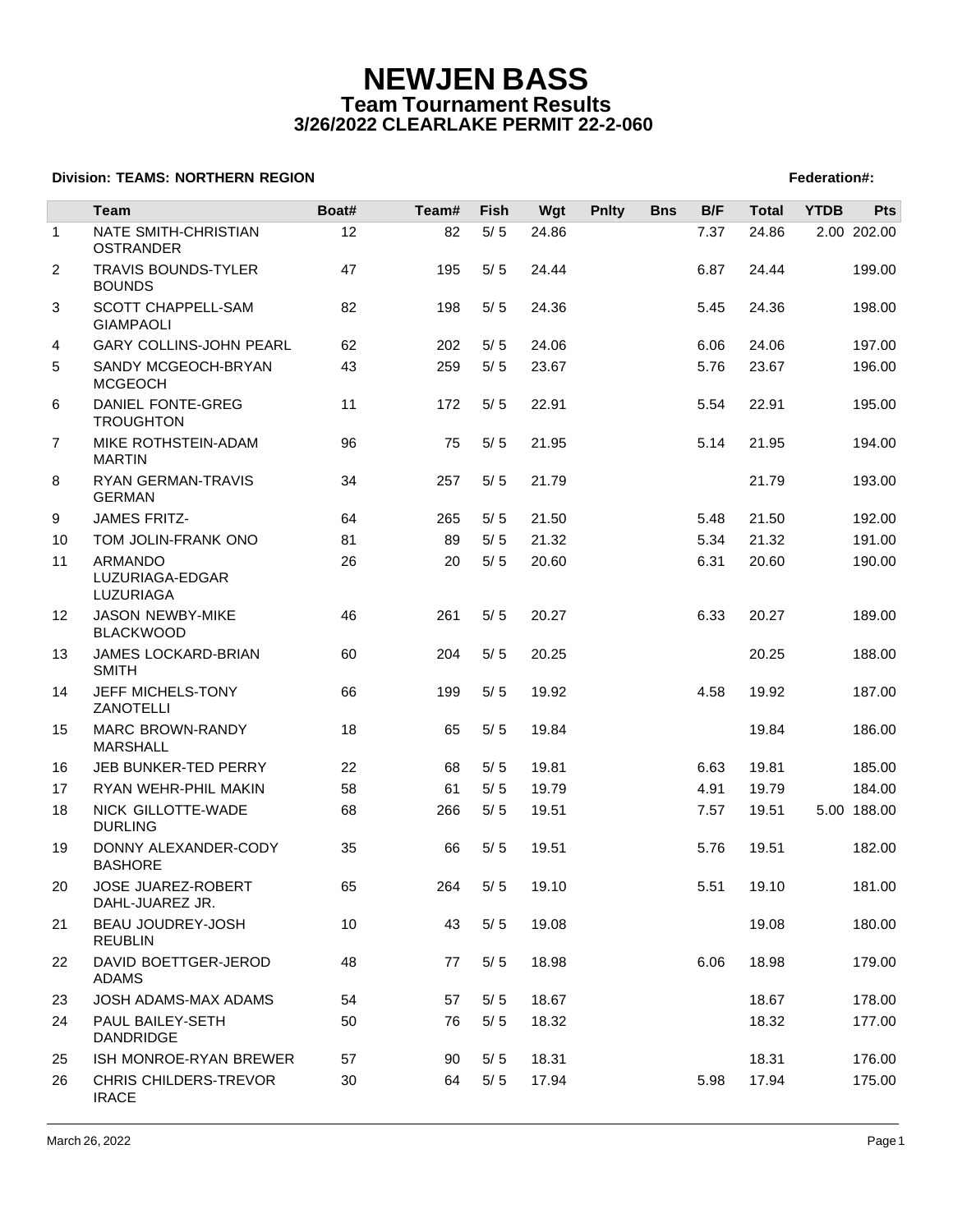|    | <b>Team</b>                                        | Boat#          | Team# | Fish  | Wgt   | <b>Pnlty</b> | <b>Bns</b> | B/F  | <b>Total</b> | <b>YTDB</b> | <b>Pts</b> |
|----|----------------------------------------------------|----------------|-------|-------|-------|--------------|------------|------|--------------|-------------|------------|
| 27 | JODY JORDAN-JP GANO                                | 73             | 78    | $5/5$ | 17.94 |              |            |      | 17.94        |             | 174.00     |
| 28 | PRESTON HOOPES-JEFF<br><b>HOOPES</b>               | 95             | 74    | $5/5$ | 17.87 |              |            | 5.12 | 17.87        |             | 173.00     |
| 29 | <b>KRIS SISTO-ROBERT</b><br><b>THORNTON</b>        | 85             | 72    | 5/5   | 17.82 |              |            |      | 17.82        |             | 172.00     |
| 30 | MARVIN DIXON-KEITH ELLIS                           | 55             | 262   | 5/4   | 17.76 | .25          |            |      | 17.51        |             | 171.00     |
| 31 | MARK CRUTCHER-BRAD<br><b>AMODEO</b>                | 40             | 101   | $5/5$ | 17.32 |              |            |      | 17.32        |             | 170.00     |
| 32 | ERNEST LUJAN JR.-ERNIE<br><b>LUJAN III</b>         | 78             | 214   | $5/5$ | 17.30 |              |            |      | 17.30        |             | 169.00     |
| 33 | SHANE PEIRSON-RUSS<br><b>GRAVES</b>                | 16             | 218   | 5/5   | 17.13 |              |            |      | 17.13        |             | 168.00     |
| 34 | JESSE ROACH-JESSE ROACH<br>JR.                     | 15             | 83    | 5/5   | 17.09 |              |            |      | 17.09        |             | 167.00     |
| 35 | WHYMAN HIGHTOWER-JOSH<br><b>HIGHTOWER</b>          | 84             | 269   | $5/5$ | 17.00 |              |            |      | 17.00        |             | 166.00     |
| 36 | JESSE SAITO-SOLWAZI<br>ALLAH                       | 1              | 210   | 5/5   | 16.97 |              |            |      | 16.97        |             | 165.00     |
| 37 | TOM SHIMABUKURO-DAN<br><b>SWEAT</b>                | $\overline{2}$ | 70    | 5/5   | 16.92 |              |            |      | 16.92        |             | 164.00     |
| 38 | DEREK KINSER-PETE<br><b>JENSON</b>                 | 4              | 81    | 5/5   | 16.56 |              |            |      | 16.56        |             | 163.00     |
| 39 | CARL KELLER-CHRIS DABBS                            | 32             | 50    | 5/5   | 16.45 |              |            | 5.65 | 16.45        |             | 162.00     |
| 40 | <b>WES COOK-CHRIS RAZA</b>                         | 72             | 52    | 5/5   | 16.41 |              |            |      | 16.41        |             | 161.00     |
| 41 | DAVID BURRUSS-TYLER<br><b>WALTERS</b>              | 61             | 58    | 5/5   | 16.35 |              |            |      | 16.35        |             | 160.00     |
| 42 | STEVE RIGGS-ROBERT<br><b>MANSOR</b>                | 24             | 135   | 5/5   | 16.30 |              |            |      | 16.30        |             | 159.00     |
| 43 | THOMAS GUERCIO-JOHN<br><b>SCHROMM</b>              | 77             | 206   | 5/5   | 16.22 |              |            |      | 16.22        |             | 158.00     |
| 44 | <b>CHRIS MARTIN-JEFF BITKER</b>                    | 75             | 91    | 5/5   | 16.15 |              |            |      | 16.15        |             | 157.00     |
| 45 | JOHN MARTIN-JACKIE<br><b>MARTIN</b>                | 19             | 15    | 5/5   | 15.99 |              |            |      | 15.99        |             | 156.00     |
| 46 | RUSS VELASCO-DAVID<br><b>TONGE</b>                 | 86             | 270   | 5/5   | 15.94 |              |            |      | 15.94        |             | 155.00     |
| 47 | DOUG HUTCHISON-BLAKE<br><b>DYER</b>                | 13             | 63    | 5/5   | 15.55 |              |            |      | 15.55        |             | 154.00     |
| 48 | DANIEL SHELTON-NOAH<br><b>NEWLEN</b>               | 28             | 55    | 5/5   | 15.49 |              |            |      | 15.49        |             | 153.00     |
| 49 | JEREMY ZIPTON-CLIF<br>VANDERWERF                   | 21             | 29    | 5/5   | 15.39 |              |            |      | 15.39        |             | 152.00     |
| 50 | <b>MATT CURTIS-MARC</b><br><b>PIERUCCINI</b>       | 69             | 267   | 5/5   | 15.36 |              |            |      | 15.36        |             | 151.00     |
| 51 | <b>CLAYTON WILLIAMS-STEVE</b><br><b>TRAGOUTSIS</b> | 63             | 25    | 5/5   | 15.28 |              |            |      | 15.28        |             | 150.00     |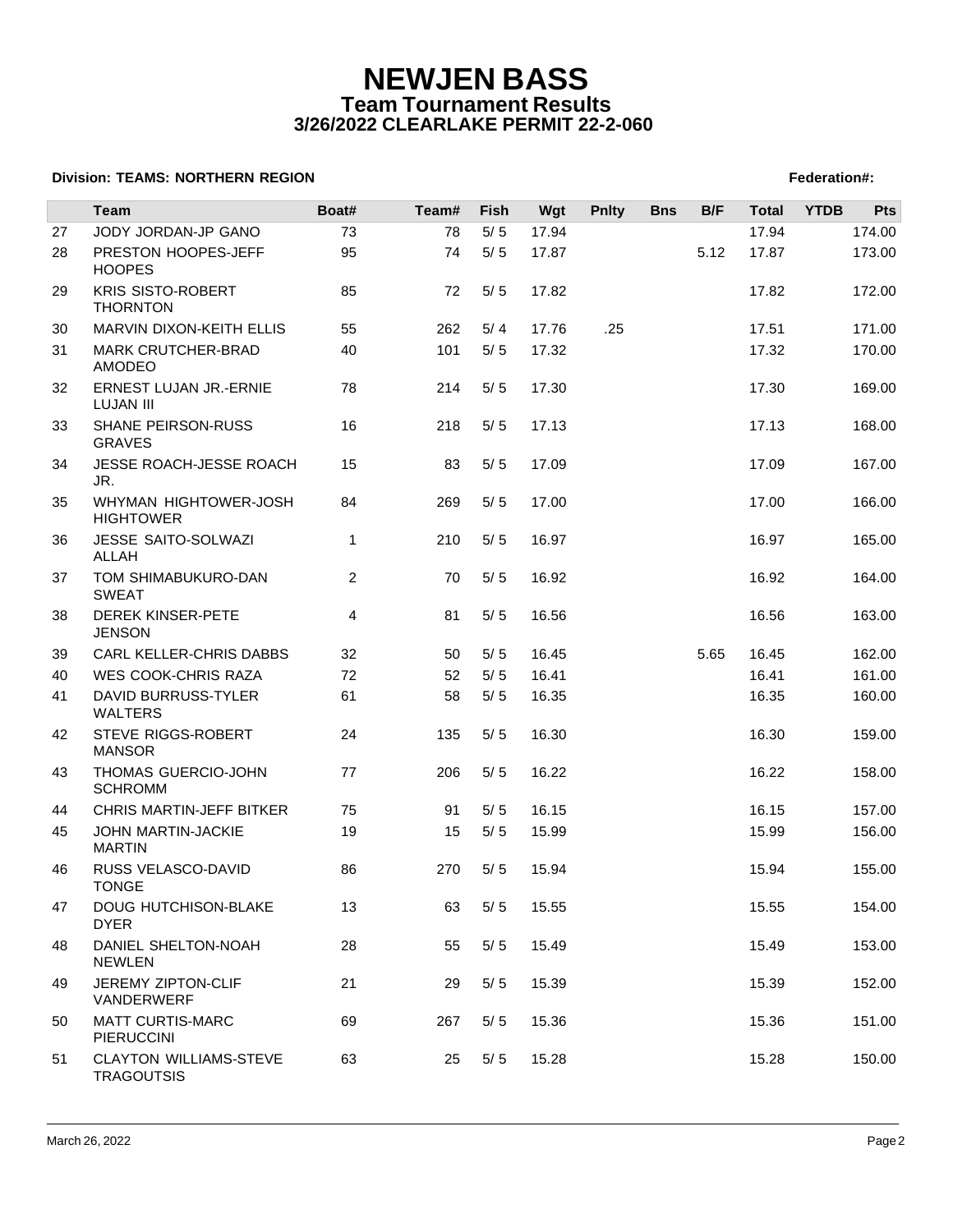|    | Team                                          | Boat#          | Team# | <b>Fish</b> | Wgt   | <b>Pnlty</b> | <b>Bns</b> | B/F  | <b>Total</b> | <b>YTDB</b> | <b>Pts</b> |
|----|-----------------------------------------------|----------------|-------|-------------|-------|--------------|------------|------|--------------|-------------|------------|
| 52 | <b>CRAIG CARABELLO-BUB</b><br><b>TOSH</b>     | $\overline{7}$ | 14    | $5/5$       | 15.00 |              |            | 4.78 | 15.00        |             | 149.00     |
| 53 | ROB PONCIANO-JON HOUSE                        | 87             | 191   | 4/4         | 14.90 |              |            |      | 14.90        |             | 148.00     |
| 54 | TROY SCHROEDER-MICHAEL<br><b>AUGUSTO</b>      | 71             | 53    | 5/5         | 14.81 |              |            |      | 14.81        |             | 147.00     |
| 55 | MATTHEW ABELLA-DANIEL<br>ABELLA               | 38             | 181   | 5/5         | 14.80 |              |            |      | 14.80        |             | 146.00     |
| 56 | JOHN ELLISON-KEN PHILLIPS                     | 94             | 175   | 5/5         | 14.66 |              |            |      | 14.66        |             | 145.00     |
| 57 | DEAN KORBELIK JR.-HAYDEN<br><b>LEE</b>        | 44             | 260   | 5/5         | 14.63 |              |            |      | 14.63        |             | 144.00     |
| 58 | <b>MARK COBEY-ELI</b><br><b>GURYANOV</b>      | 6              | 197   | 5/5         | 14.59 |              |            |      | 14.59        |             | 143.00     |
| 59 | JOSH KANEKO-MAXWELL<br><b>KANEKO</b>          | 92             | 9     | 5/5         | 14.25 |              |            |      | 14.25        |             | 142.00     |
| 60 | RONALD LORENZO<br>JR.-DEBBIE WEBER            | 79             | 208   | 5/5         | 14.17 |              |            | 4.08 | 14.17        |             | 141.00     |
| 61 | JAMES RATHJEN-KENNY<br><b>CASSETTARI</b>      | 33             | 196   | 5/5         | 14.17 |              |            |      | 14.17        |             | 140.00     |
| 62 | SHANE ROBERTSON-DANIEL<br><b>ANDRUSAITIS</b>  | 49             | 95    | 5/5         | 14.15 |              |            |      | 14.15        |             | 139.00     |
| 63 | ED ZINDA-BRIAN CONDER                         | 88             | 94    | 5/5         | 14.13 |              |            |      | 14.13        |             | 138.00     |
| 64 | SCOTT STANFIELD-LOUIE<br><b>MCNABB</b>        | 90             | 271   | 4/4         | 14.00 |              |            |      | 14.00        |             | 137.00     |
| 65 | EDWARD GONZALES-GABE<br><b>CONTRERAS</b>      | 91             | 272   | 5/5         | 13.96 |              |            |      | 13.96        |             | 136.00     |
| 66 | <b>KENNY GRAHAM-MARC</b><br><b>YOUNG</b>      | 83             | 30    | 5/5         | 13.93 |              |            |      | 13.93        |             | 135.00     |
| 67 | RODNEY GREEN-XAVIER<br><b>GREEN</b>           | 31             | 38    | 5/5         | 13.81 |              |            |      | 13.81        |             | 134.00     |
| 68 | <b>EDISON HICKS-CAL</b><br><b>GLADDEN</b>     | 5              | 176   | 5/5         | 13.69 |              |            |      | 13.69        |             | 133.00     |
| 69 | <b>BROCK RIGGS-BLAKE</b><br><b>BARKER</b>     | 8              | 220   | 5/5         | 13.66 |              |            |      | 13.66        |             | 132.00     |
| 70 | <b>COREY FENSKE-MARCEL</b><br><b>COLIN</b>    | 59             | 105   | 5/5         | 13.22 |              |            |      | 13.22        |             | 131.00     |
| 71 | DOMINIC ABENOJA-ERIKA<br><b>BENANNO</b>       | 25             | 256   | 5/5         | 12.94 |              |            | 5.01 | 12.94        |             | 130.00     |
| 72 | ZACK PLOEGER-PAYTON<br>LYNDALL                | 39             | 69    | 5/5         | 12.62 |              |            |      | 12.62        |             | 129.00     |
| 73 | <b>JUSTIN SCHMITT-KENNY</b><br><b>SCHMITT</b> | 36             | 258   | 5/5         | 12.06 |              |            |      | 12.06        |             | 128.00     |
| 74 | JERIMIAH VALADOR-VERN<br>WESTBERG             | 17             | 59    | 5/5         | 11.84 |              |            | 4.02 | 11.84        |             | 127.00     |
| 75 | WALLY SMITH-SCOTT GREEN                       | 27             | 192   | 4/4         | 11.79 |              |            |      | 11.79        |             | 126.00     |
| 76 | LARRY LLANES-JUNIOR<br><b>MORA</b>            | 76             | 207   | 4/4         | 10.92 |              |            |      | 10.92        |             | 125.00     |